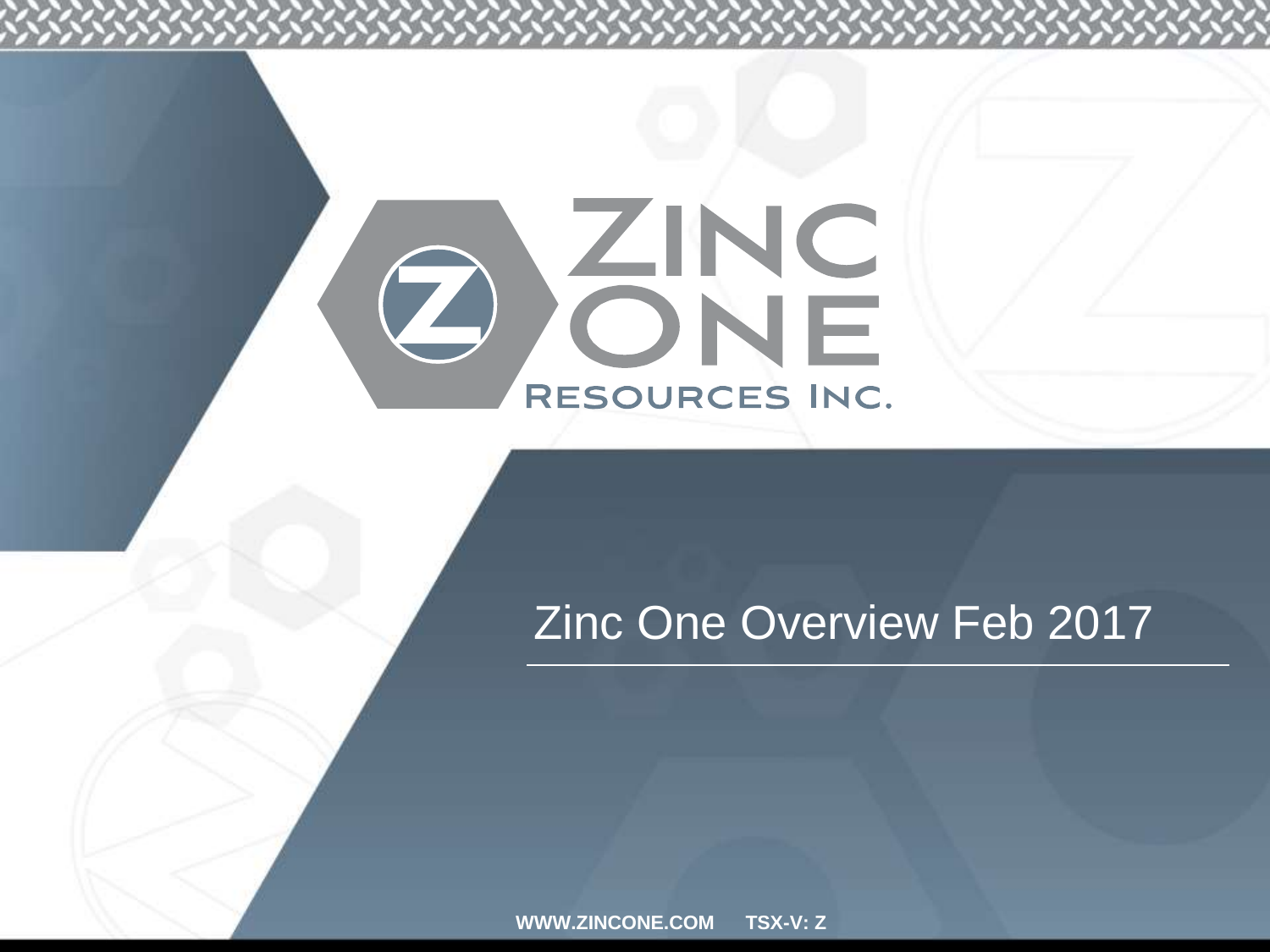# Forward Looking Statement

#### **Cautionary Statement on Forward-Looking Statements**

Information set forth in this presentation contains forward-looking statements that are based on assumptions as of the date of this summary. These statements reflect management's current estimates, beliefs, intentions and expectations. They are not guarantees of future performance. Zinc One cautions that all forward looking statements are inherently uncertain and that actual performance may be affected by a number of material factors, many of which are beyond their respective control. Such factors include, among other things: risks and uncertainties relating to metal prices, ability to complete the proposed transaction with Forrester Metals Inc. (including obtaining all necessary shareholder and regulatory approvals), ability to close the announced private placement financing, changes in planned work resulting from weather, logical, technical or other factors, the possibility that results of work will not fulfill expectations and realize the perceived potential of Zinc One's mineral properties, uncertainties involved in the interpretation of drilling results and other tests, the possibility that required permits may not be obtained in a timely manner or at all, risk of accidents, equipment breakdowns or other unanticipated difficulties or interruptions, the possibility of cost overruns or unanticipated expenses in work programs, the risk of environmental contamination or damage resulting from the exploration operations, and the need to comply with environmental and governmental regulations. Accordingly, actual and future events, conditions and results may differ materially from the estimates, beliefs, intentions and expectations expressed or implied in the forward looking information. Except as required under applicable securities legislation, Zinc One undertakes no obligation to publicly update or revise forward-looking information.

#### **Cautionary Statement on Historical Resource Estimate**

The historical resource estimate set forth in this presentation was prepared by the previous operator, Corianta S.A. in an internal report dated June 13, 2011 on the Bongará Zinc Mine. The historical resource estimate used "measure resources", "indicated resources" and "inferred resources", which are categories set out in NI 43-101. Zinc One considers these categories relevant as it represents the Zinc One's main target for exploration and development work on the Bongará Zinc Mine. Zinc One is confirming the reliability of the historical resource estimate and the information supporting the historical resource estimate. The qualified person has not done sufficient work to classify the historical estimate as a current mineral resource therefore Zinc One is treating these historical estimates as relevant but not current mineral resources.

#### **Qualified Persons**

Greg Crowe, P. Geo., a director of Zinc One, is a qualified person as defined in National Instrument 43-101 – Standards of Disclosure for Mineral Projects, and has reviewed and approved all technical information in this presentation.

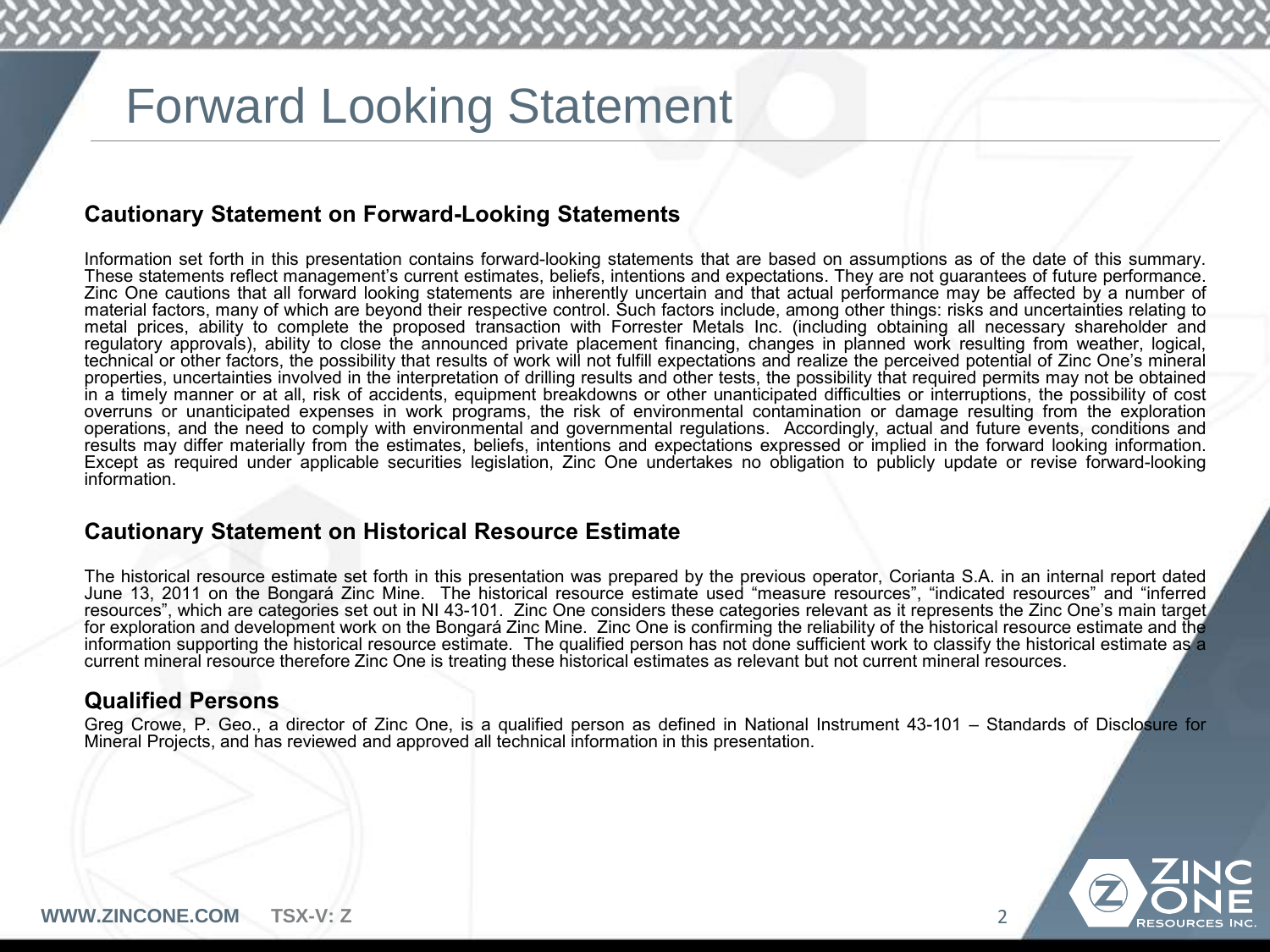# Zinc One Summary

Zinc One is a Vancouver based company focused on the acquisition, exploration and development of prospective and advanced world class zinc projects. The company believes in the current and future fundamentals of the zinc supply and demand scenario and the continued growing demand for zinc in global industrial uses. We are currently reviewing multiple high quality zinc projects at various stages of development and will continue to seek out and evaluate properties that show promise for development.

The entire Zinc One team are accomplished and well connected with the ability to find, evaluate and acquire quality assets and effectively move them forward. We believe the combination of aggressive, committed, experienced management acquiring solid world class and prospective assets backed by a comprehensive marketing and financial plan and PR team is a recipe for success.

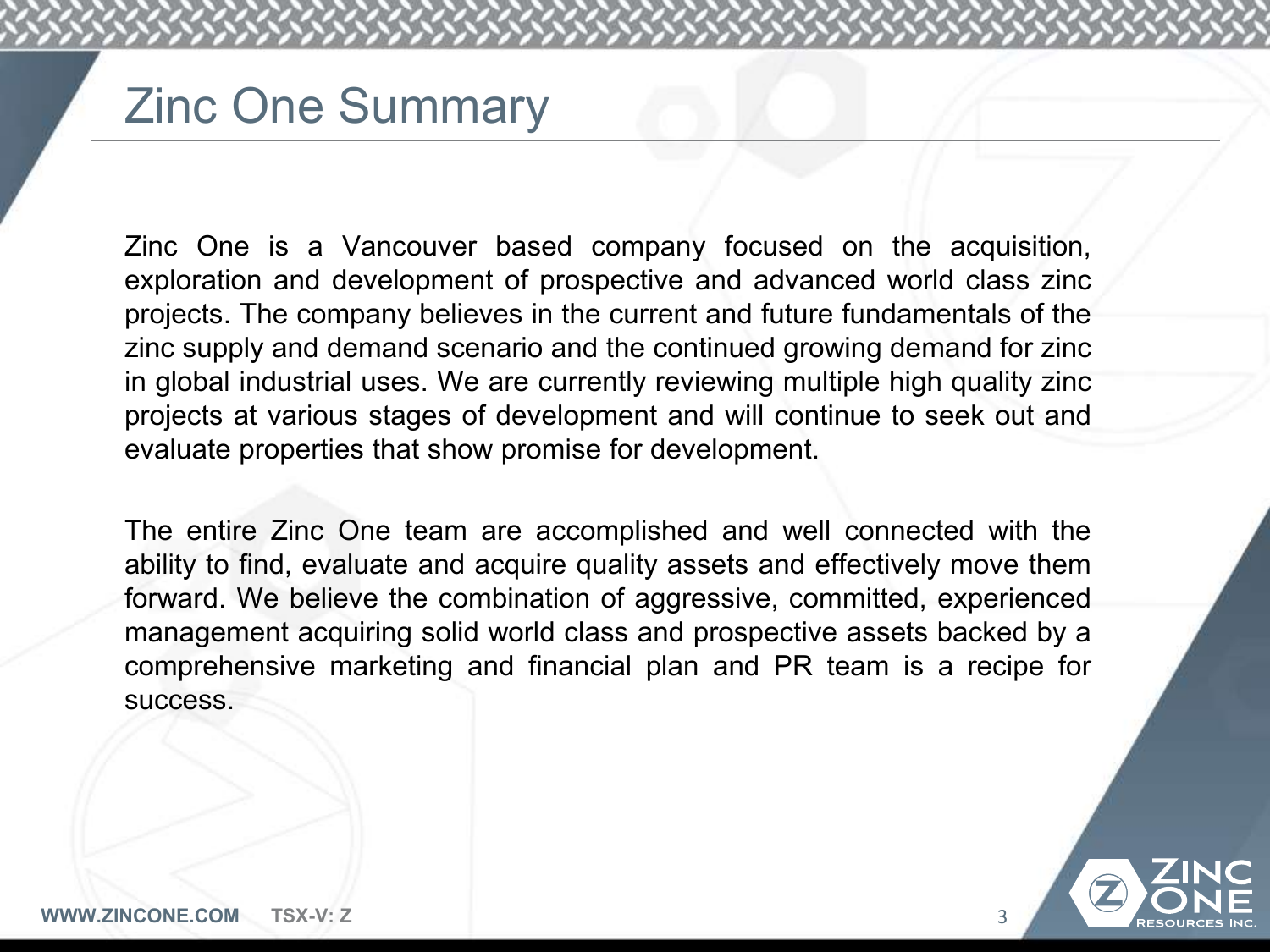# Capitalizing On High-grade Zinc In Peru

| <b>BONGARA</b><br><b>(FLAGSHIP</b><br><b>ASSET)</b> | • Near-surface, high-grade zinc-oxide deposit with >1Mt historical<br>resource of >21%Zn* |
|-----------------------------------------------------|-------------------------------------------------------------------------------------------|
|                                                     | • Potential to add high-grade tonnes ~2 km along strike based on<br>drilling and trenches |

| <b>EXPLORATION</b><br><b>POTENTIAL</b> | • Esquilache – past producing Pb-Zn-Ag mine with high-grade Ag in<br>oxide zone at surface |
|----------------------------------------|--------------------------------------------------------------------------------------------|
|                                        | • Las Princesas – located between Quiruvilca polymetallic and Alto<br>Chicama gold mines   |

*\* Resources/reserves are historical and are not being treated as current resources/reserves. Additional sampling is required to consider these resources/reserves as current.*

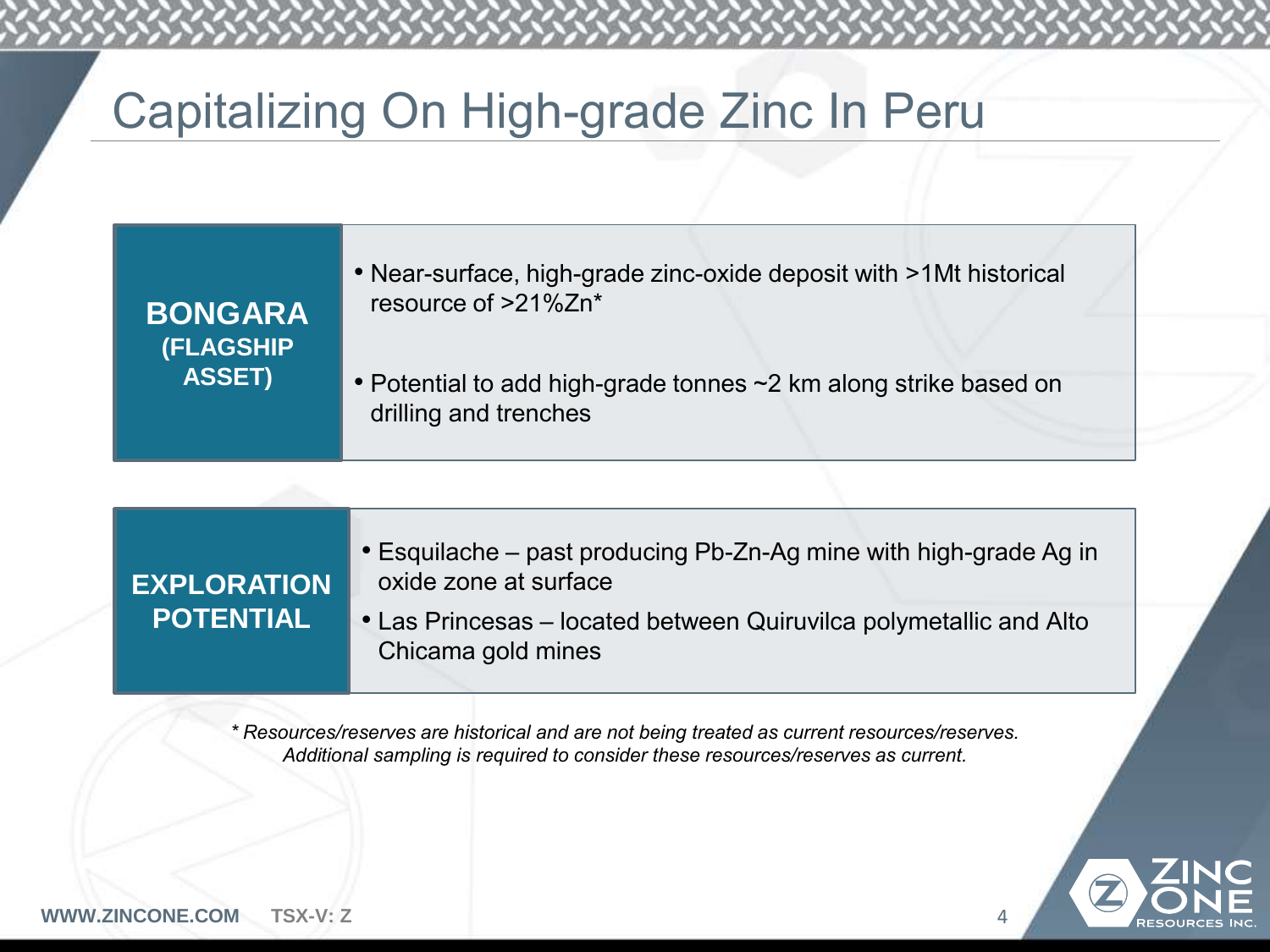# Key Assets

### BONGARA ZINC MINE + CHARLOTTE BONGARA

- High-grade zinc-oxide mineralization
- Mined 2007-08; Company objective to start mining ASAP.
- Resources of ~1Mt at >21% Zn (c.o.5%)\*
- Significant exploration potential along ~2km strike length

### **ESQUILACHE**

- Ag-rich, polymetallic mineralization
- 2014-15 drilling confirmed 70-275 gm/t (2-8 opt) Ag near surface (oxides)
- Two-phase drill program to re-initiate mining (300-500 tpd)

### LAS PRINCESAS

- Epithermal Au-Ag and polymetallic vein Ag-Cu-Pb-Zn mineralization styles
- Excellent infrastructure
- Drill ready



*\* Resources/reserves are historical and are not being treated as current resources/reserves. Additional sampling is required to consider these resources/reserves as current.*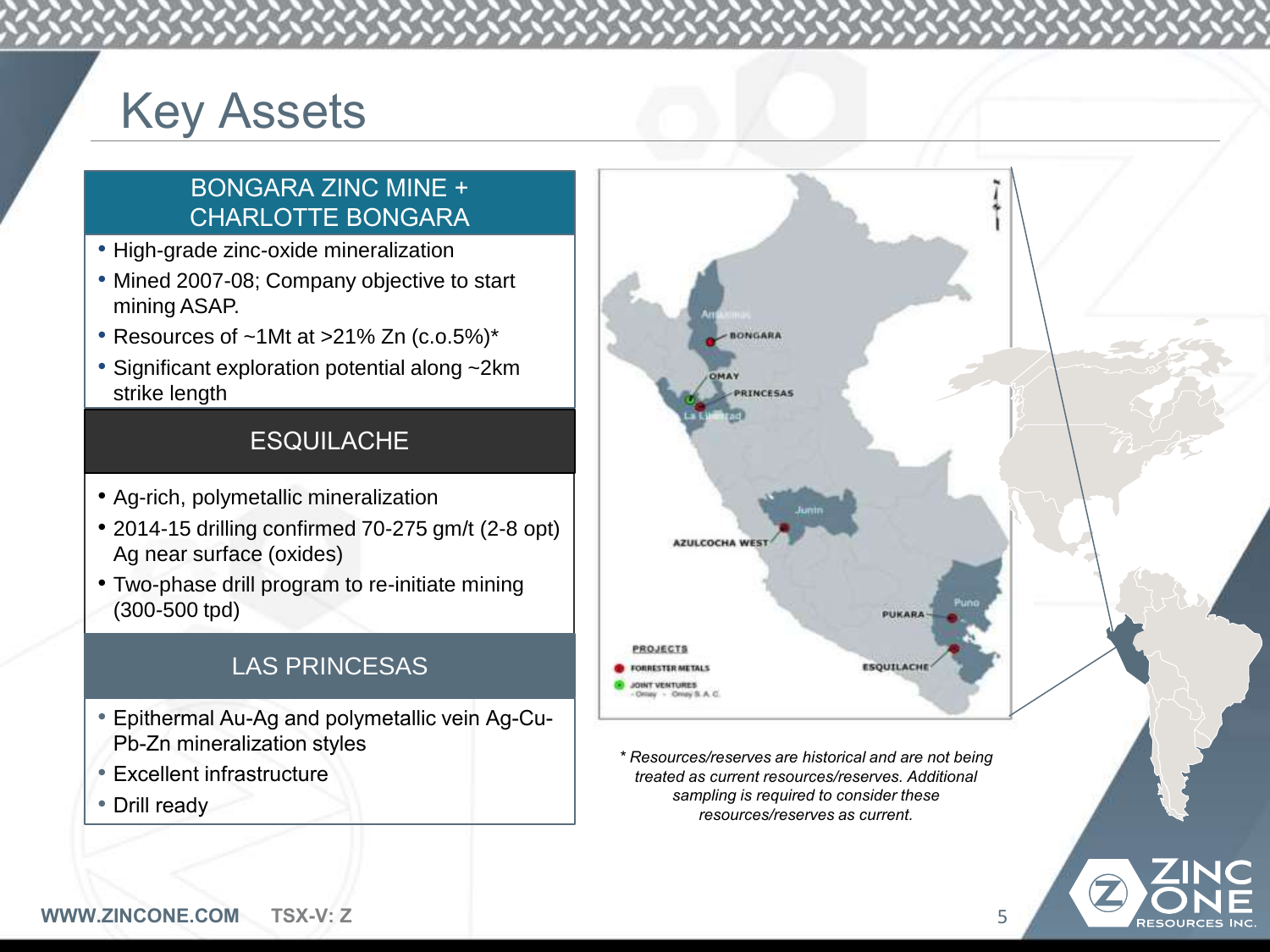### Bongara Zinc Mine + Charlotte Bongara *High Grade Zinc Oxide*

### **BONGARA ZINC MINE – 8,000 HECTARES**

- Zinc-oxide mineralization along N45W-trending ridge over 1.2 kilometres
	- Appears to extend downslope over another ~1km (Campo Cielo) follow up earlier exploration (no drilling)
- **Historical resource** of ~1Mt @ >21% Zn (cutoff 5%) as zinc oxides (hydrozincite, smithsonite, hemimorphite)\*
	- Near-surface zinc-oxide mineralization
- Cementos Pacasmayo S.A.A. mined 148,400t @ 23.2% Zn for 17 months in 2007 and 2008
	- Transported approximately 115,000t Direct Ship One (DSO) over 540 kilometres to Pacasmayo for treatment in Waelz kiln
	- Zinc-oxide concentrate marketed in Peru and USA
- **Historical remaining reserves** of ~600,000t at ~25% Zn\* (cutoff 12% Zn)

### **CHARLOTTE BONGARA – 3,115 HECTARES**

- Adjacent to Bongara Zinc Mine concessions
- 2008 to 2011 95 drill holes for 7,722 metres on Cristal and Charlita prospects
	- Zinc-oxide mineralization encountered, but not well delineated
- Other areas to be followed up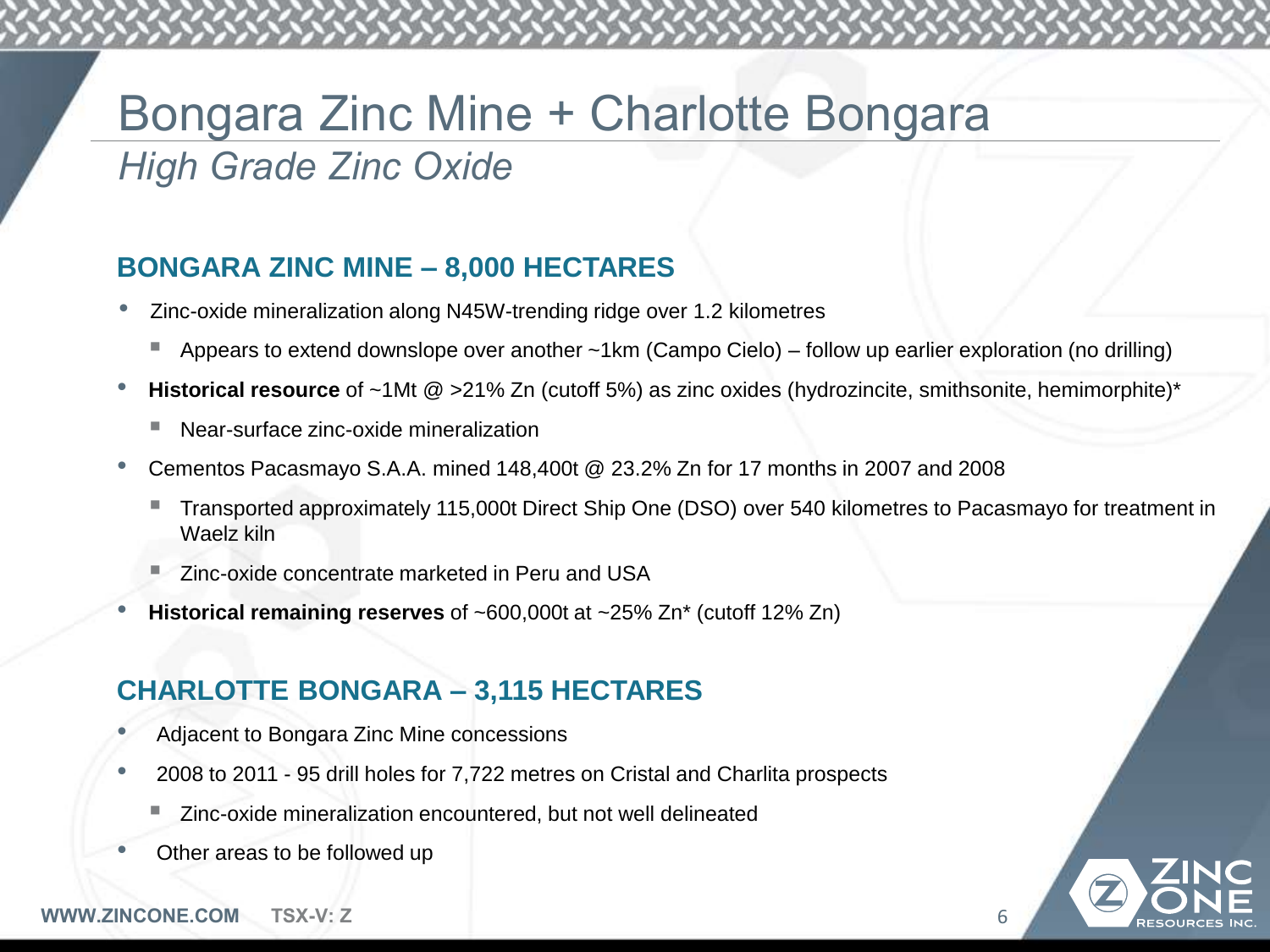# Bongara Historical Mining



- Open Pit (Quarry) only 15ha. footprint
- DSO 540km to coast
- Processed in Waelz kiln (~65% con)
- Shut down due to fall in zinc prices



**"Mudstone"** 

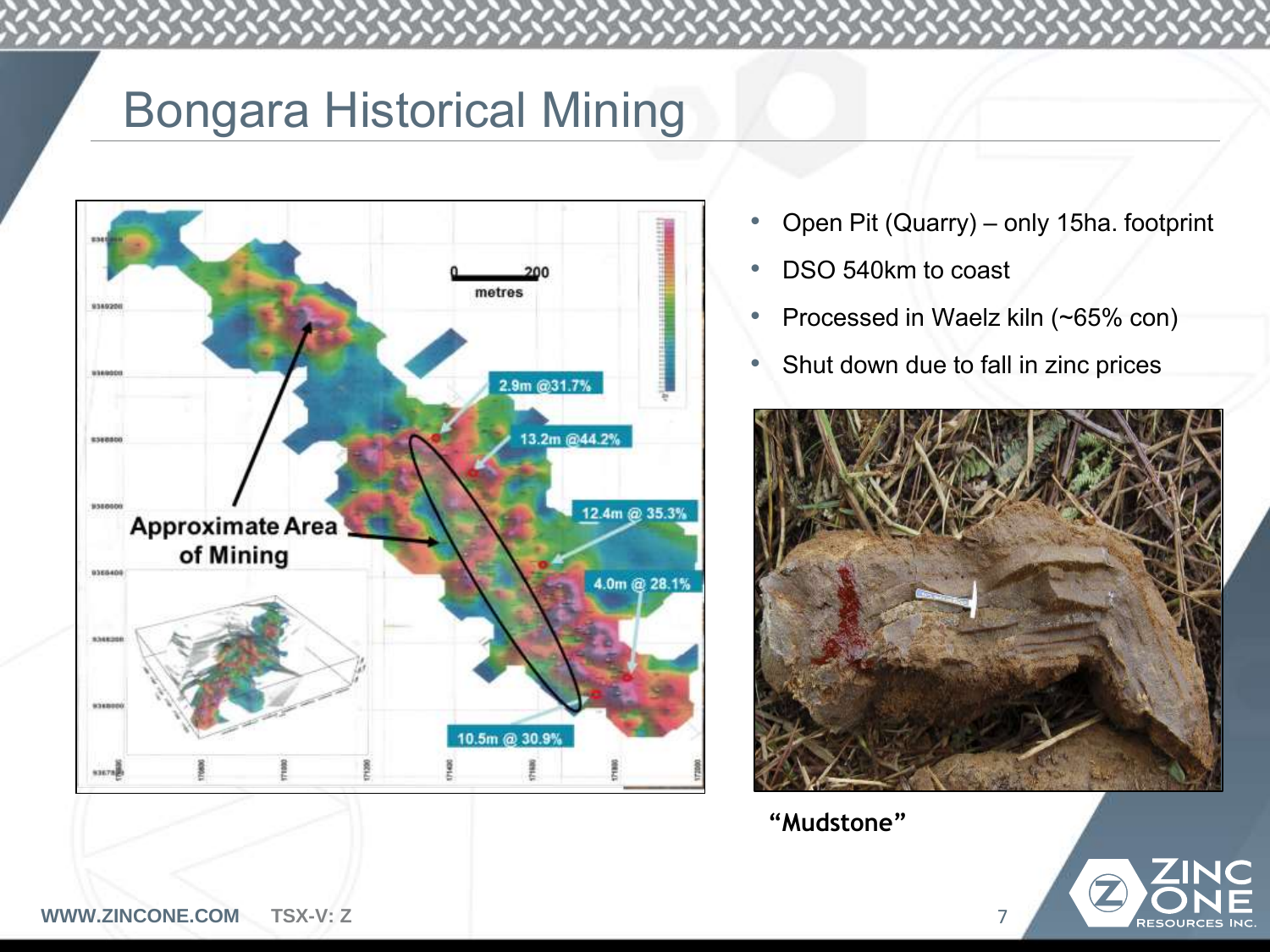# Bongara Zinc Mine + Charlotte Bongara

### *Current Near Term Exploration Plans – 18 to 24 months*

- Initiate exploration on trend with known mineralization **TARGET: 1.5-2Mt at >20% Zn**
	- Extend beyond 1.2 kilometres on ridge into Campo Cielo
- Drill program (11,000 metres) focused on Mina Grande trend and extend into Campo Cielo
	- Confirm >90% recovery with Waelz kiln
	- Conduct hydrometallurgical testing
- Initiate and continue work for environmental baseline studies and beyond
- Complete resource estimate by Q1/Q2 2018.
- Complete PFS by Q4 2018 / Q1 2019 and submit operations permits soon thereafter

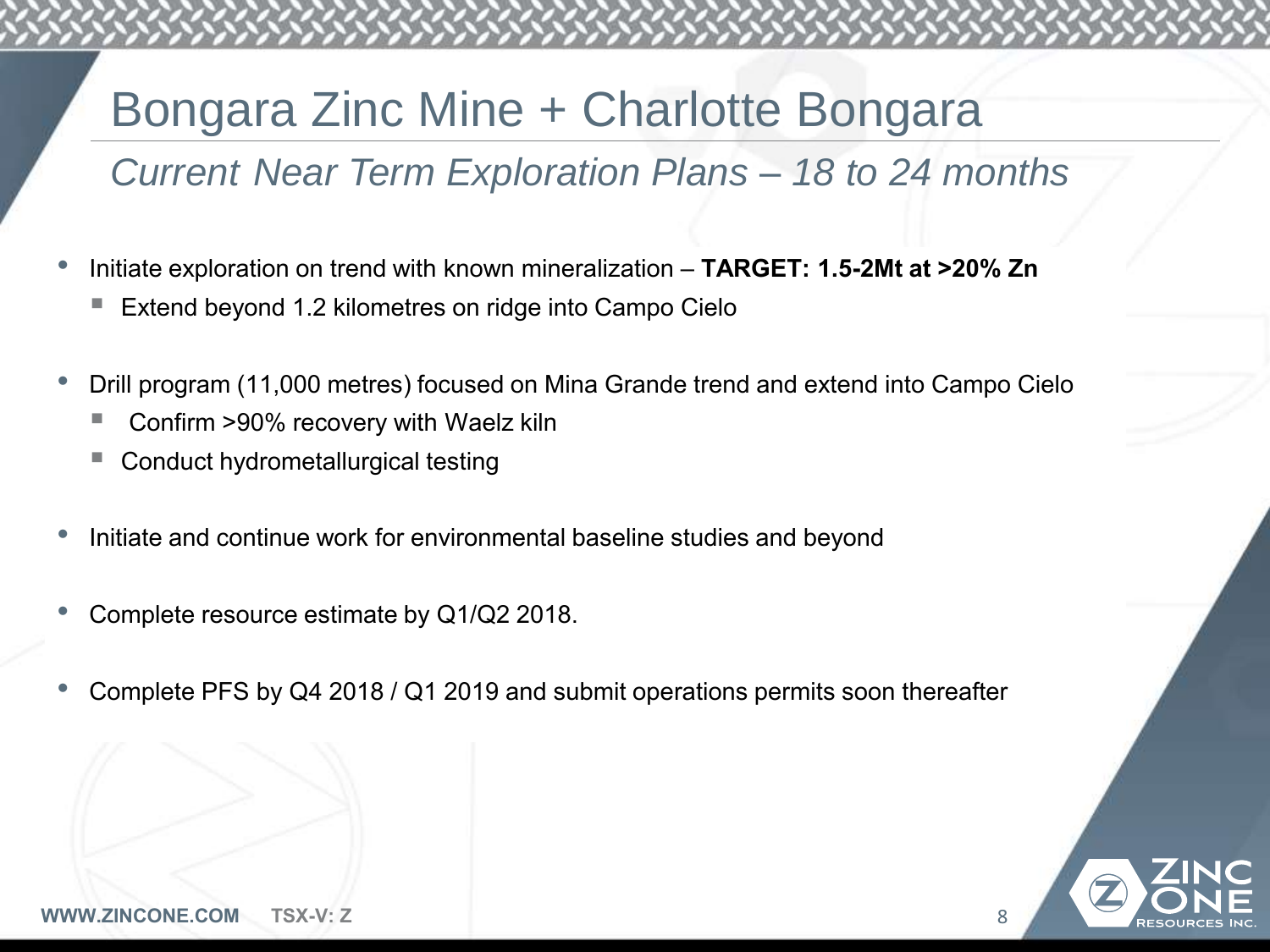# Bongara Zinc Mine + Charlotte Bongara *Current Near Term Exploration Plans – 18 to 24 months*

### **PERSONNEL**

- Community Relations rep and field techs from local population; independent consultant for social programs
- Geology: Consultants
	- Anglo Peruana Terra highly-experienced, carbonate-hosted zinc experts in Peru
	- Independent consultant for QP certifications
- Resource/Reserve Estimates: bid solicitation process for reputable firms
- Metallurgy: Consultant based in Peru with zinc processing experience
- Permitting: Lima General Manager to coordinate with liaison from select consultants
- Engineering: bid solicitation process for reputable firms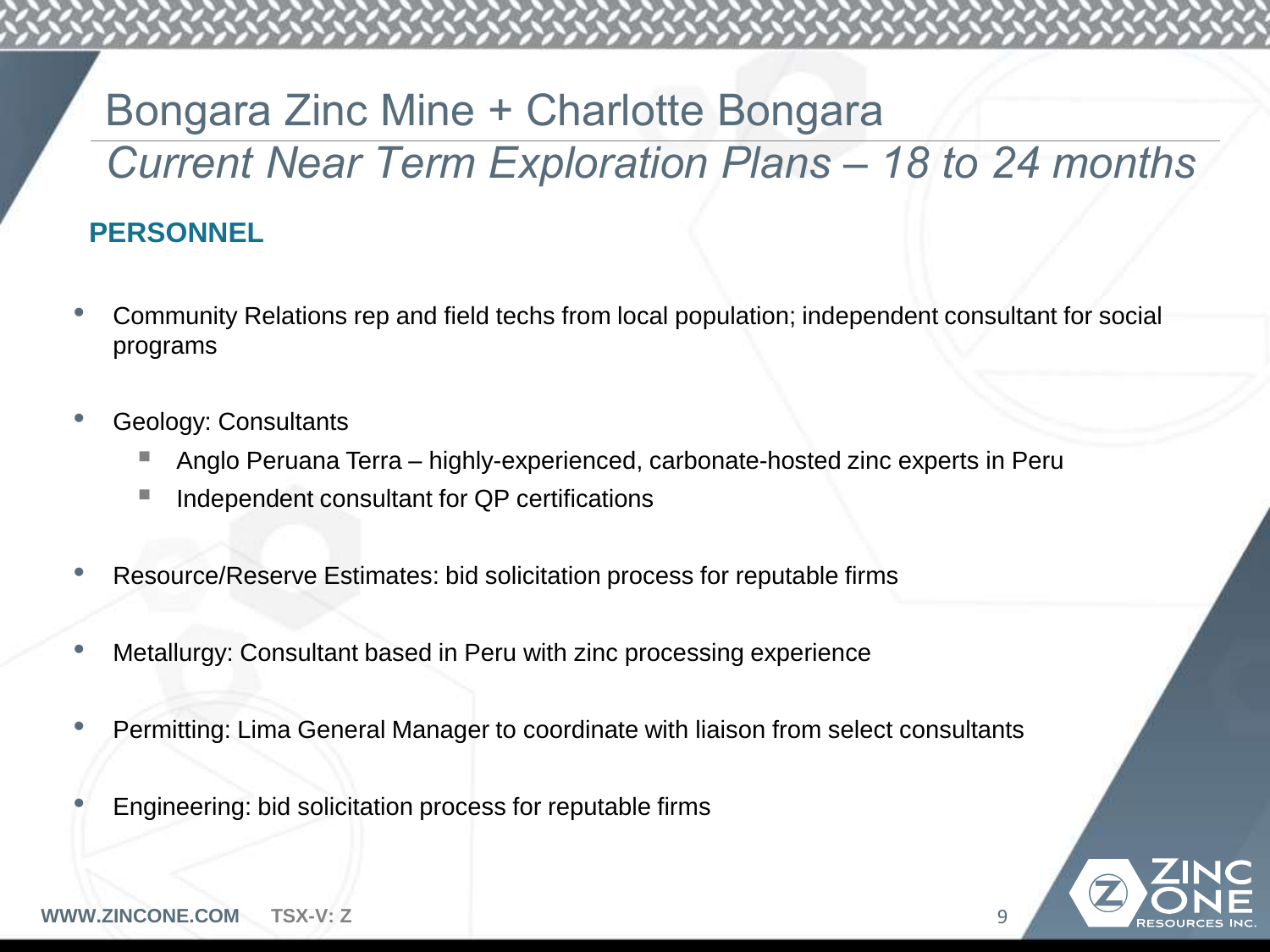### Esquilache Project – Ag-pb-zn *Background*

- Ag-rich, polymetallic mineralization located in the western cordillera of southern Peru
- Two main mineralized zones Sepulvada and Mamacocha
	- Not delineated
- Mined by Hochschild Mining from 1951-1961
	- ~1Mt underground sulfide production at 4.8% Zn, 3.2% Pb, 0.3% Cu, and 117gm/t (3.4opt) Ag (historical standards and NOT NI 43-101 compliant and should not be relied on)
- Forrester conducted a total of four drill campaigns totaling 6,680.6 metres in 46 diamond drill holes
	- 2014-2015 -15 holes totaling 970.9 metres
		- Mamacocha: 8.1 metres of 292 g/t Ag and 0.73 g/t Au in hole MADDHS 15-02 (not true width)
		- Sepulveda: 13.1 metres of 167 g/t Ag in hole SEVDDHS 14-05 (not true width)
- Potential
	- Ag in oxide zone from surface to Hochschild workings (near term)
	- Ag in sulfide Pb-Zn mineralization previously exploited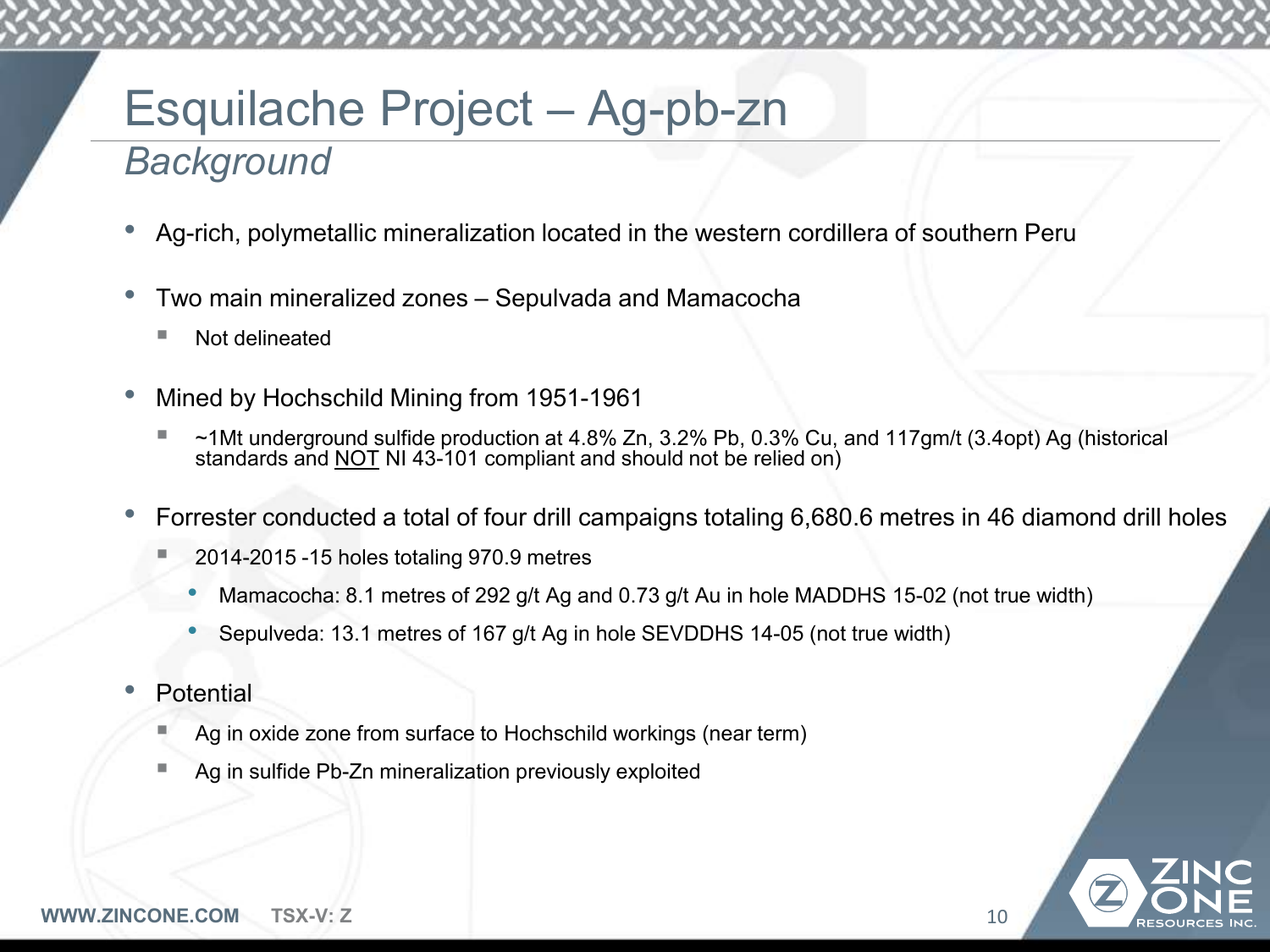### Esquilache Project – Ag-pb-zn *Exploration Plans*

### **Two-Phase program designed to achieve a production decision on a 350-500 tpd mine**

### **PHASE I** (~US\$2.4 million)

- 6,000 metre drill program
	- 3,000 metre program at Mamacocha (Yolanda vein) on a 40-metre spacing horizontally and vertically
	- 3,000 metre program at Sepúlveda on an 40-metre spacing horizontally and vertically
- Resource estimate would follow after Phase 1
- Certain development activities related to environmental, metallurgy and permitting will commence

### **PHASE II** (~US\$3.9 million) would include PEA/PFS, infill drilling and engineering

- 5,000 metre drill program infill, step-out, and some exploration targets
- Environmental continued monitoring and baseline data collection
- Metallurgy final round of testing of samples from drilling
- Engineering mine design all of which is part of the PFS



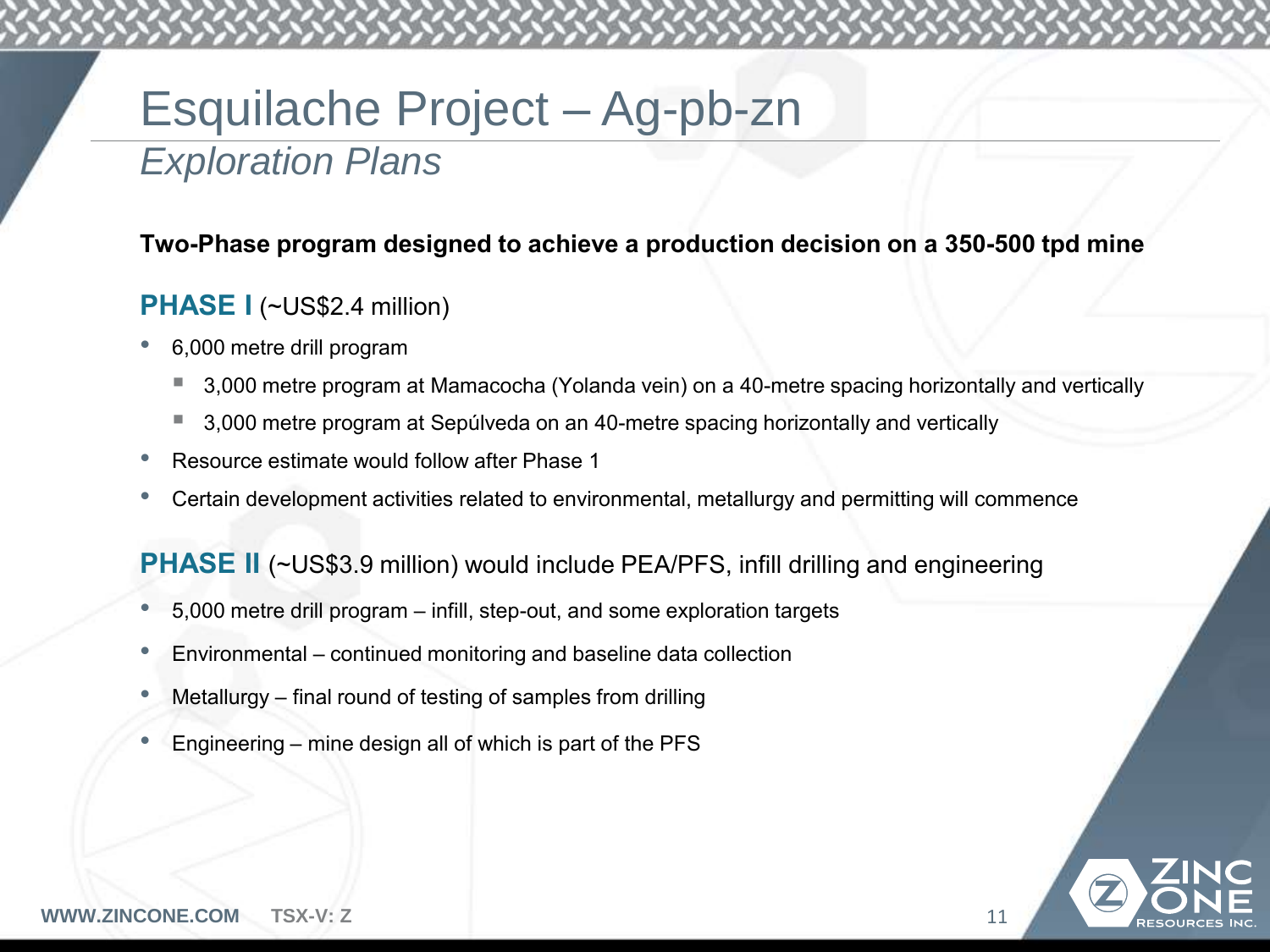# Las Princesas

### *Located In Significant Belt Of Base And Precious Metals*

### **OVERVIEW**

- $\sim$ 1,050 hectares 100% Zinc One (Post Forrester acquisition)
- Epithermal Au-Ag and polymetallic vein Ag-Cu-Pb-Zn mineralization styles
- Only eight shallow RC holes drilled
	- All holes were mineralized significant alteration at surface and at depth
	- One hole returned over 100 metres of 39gpt Ag, 0.2gpt Au, and 1.6% Zn
- Excellent infrastructure: all-weather highway access within 8 kilometres of the property, airport and telecommunications

Quiruvilca workings in Codiciada Area - North Production Zone, trend onto Las Princesas

*DISCLAIMER : Las Princesas Project is to be distinguished from any neighboring or adjacent properties and no representation is made or implied that it will have similar geology or mineralization as such other adjacent properties.*

### **NEARBY MINES**

- Quiruvilca Mine's Northern Zone operations located 1 km to south of property (now Southern Peak Mine)
- Barrick's Lagunas Norte mine 3 km to east (+7M oz Au)
- Rio Alto's La Arena gold mine 20 km to the northeast



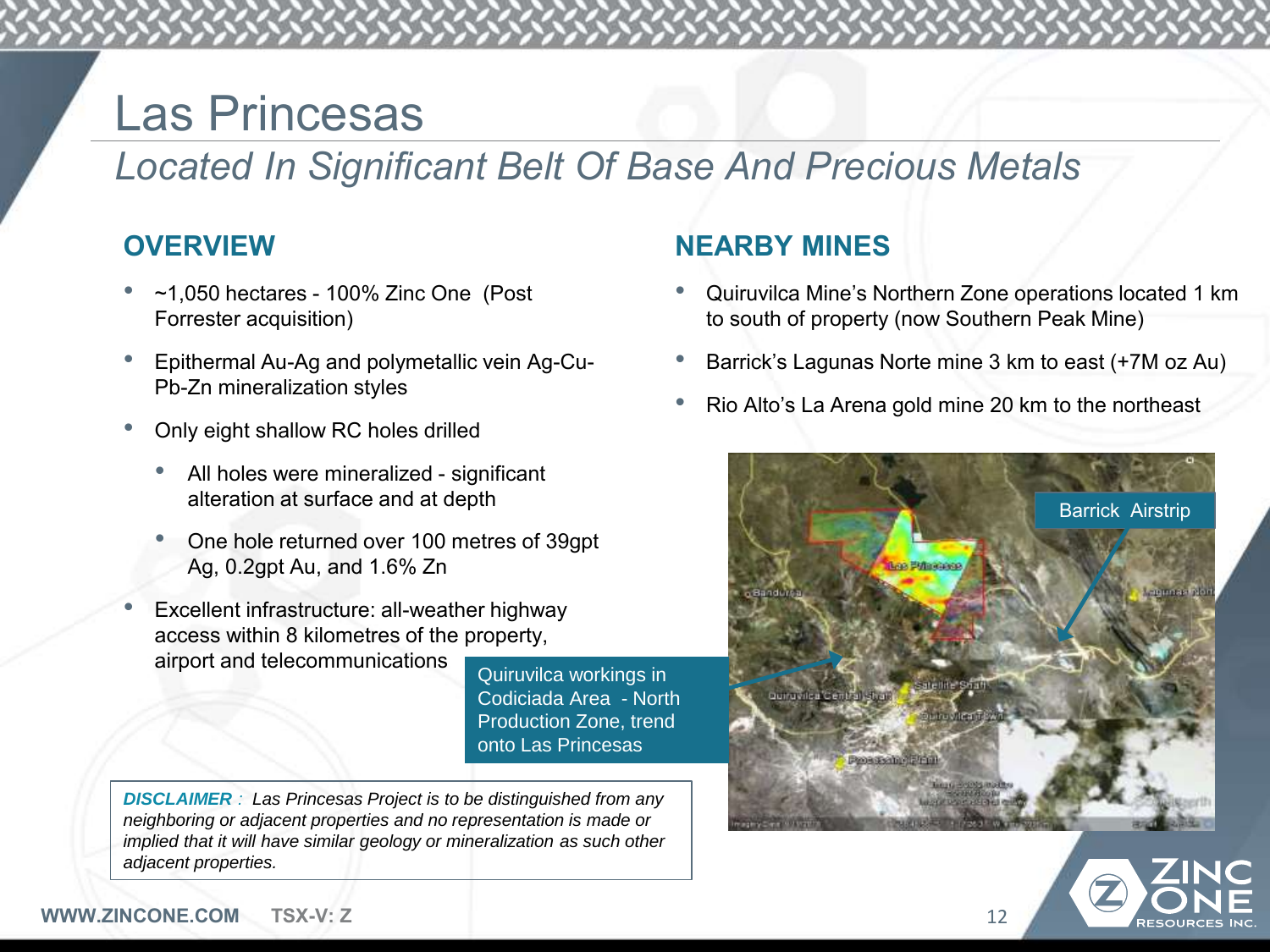# Previously used plant

### Old Bongara plant / office Facility



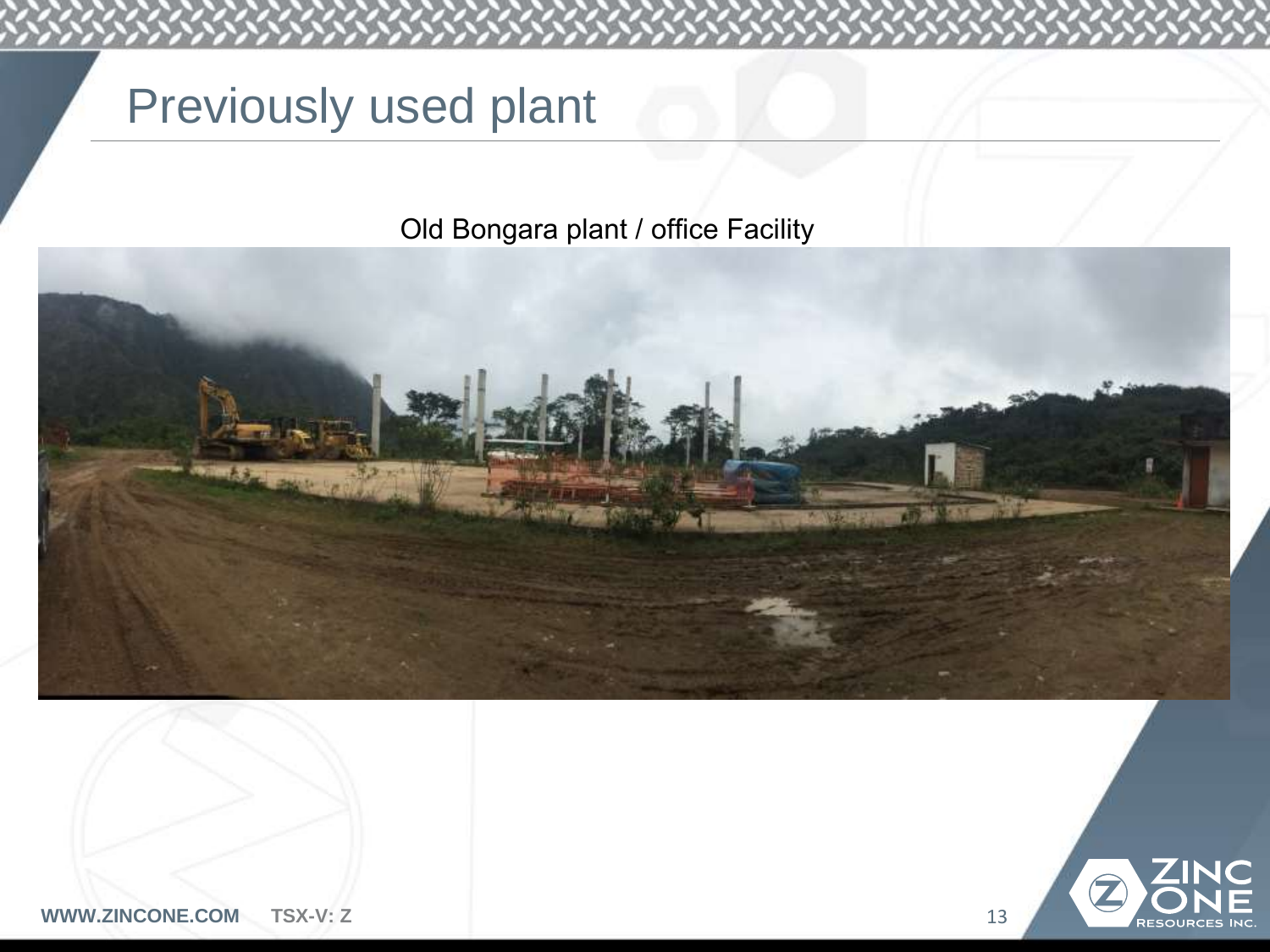# Photos from Bongara Zinc Mine



### Bongara Pit A looking North Bongara Pit A Looking South



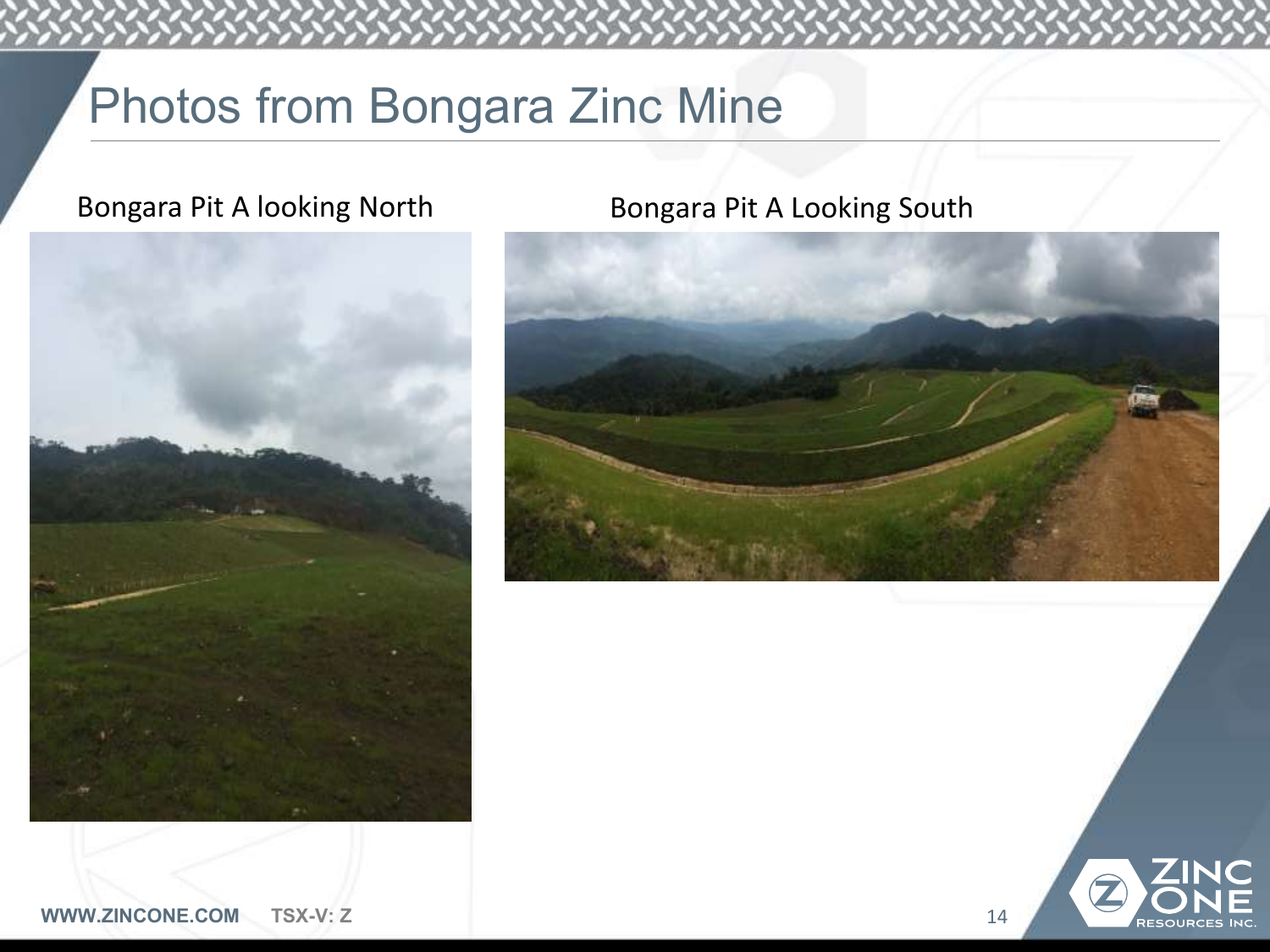# Looking South from Pit A and B

### Pit B looking South



Pit A in rehab looking South



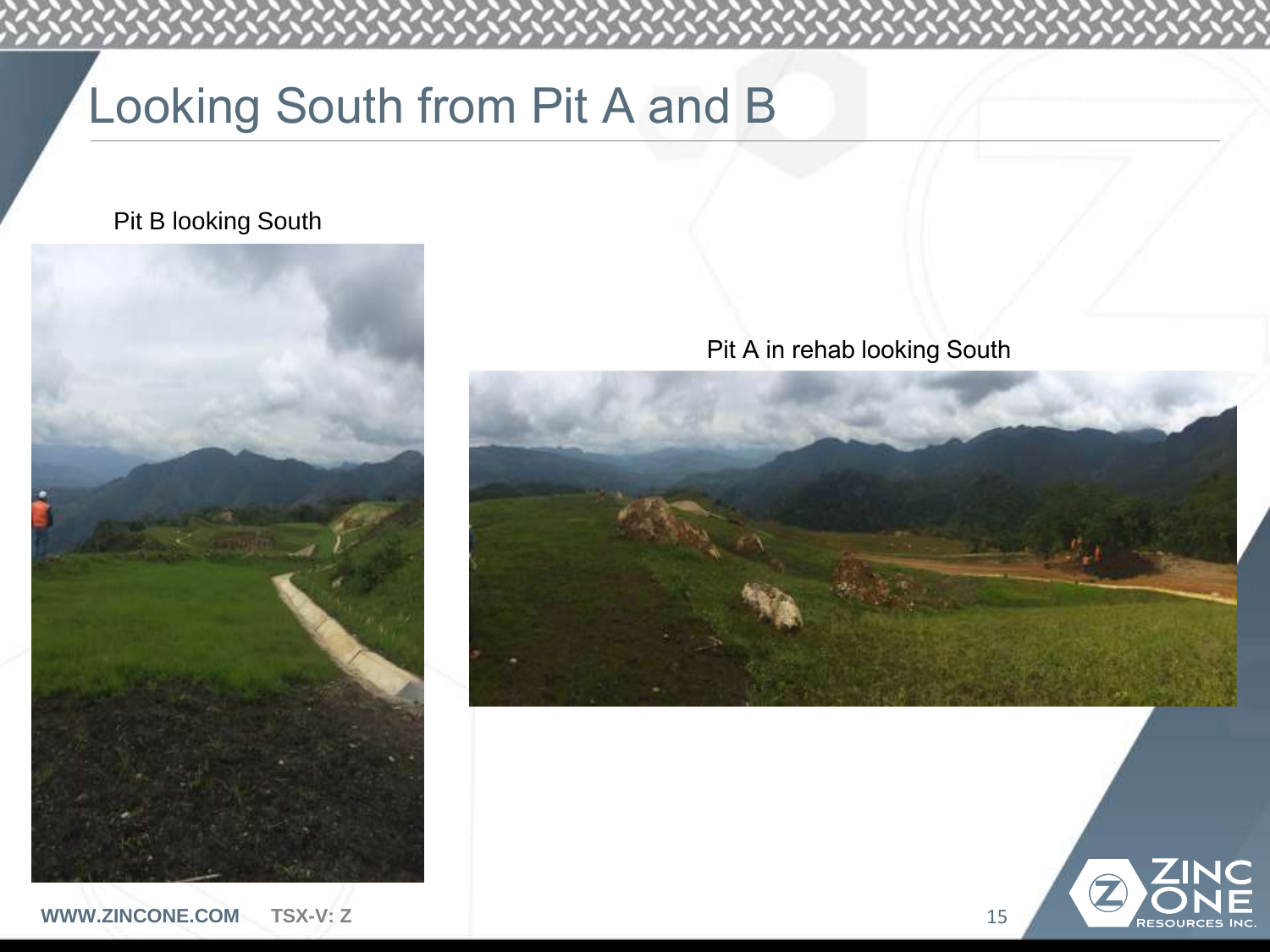# Top of Bongaraitta

40% Zinc (orange) appears on ground level







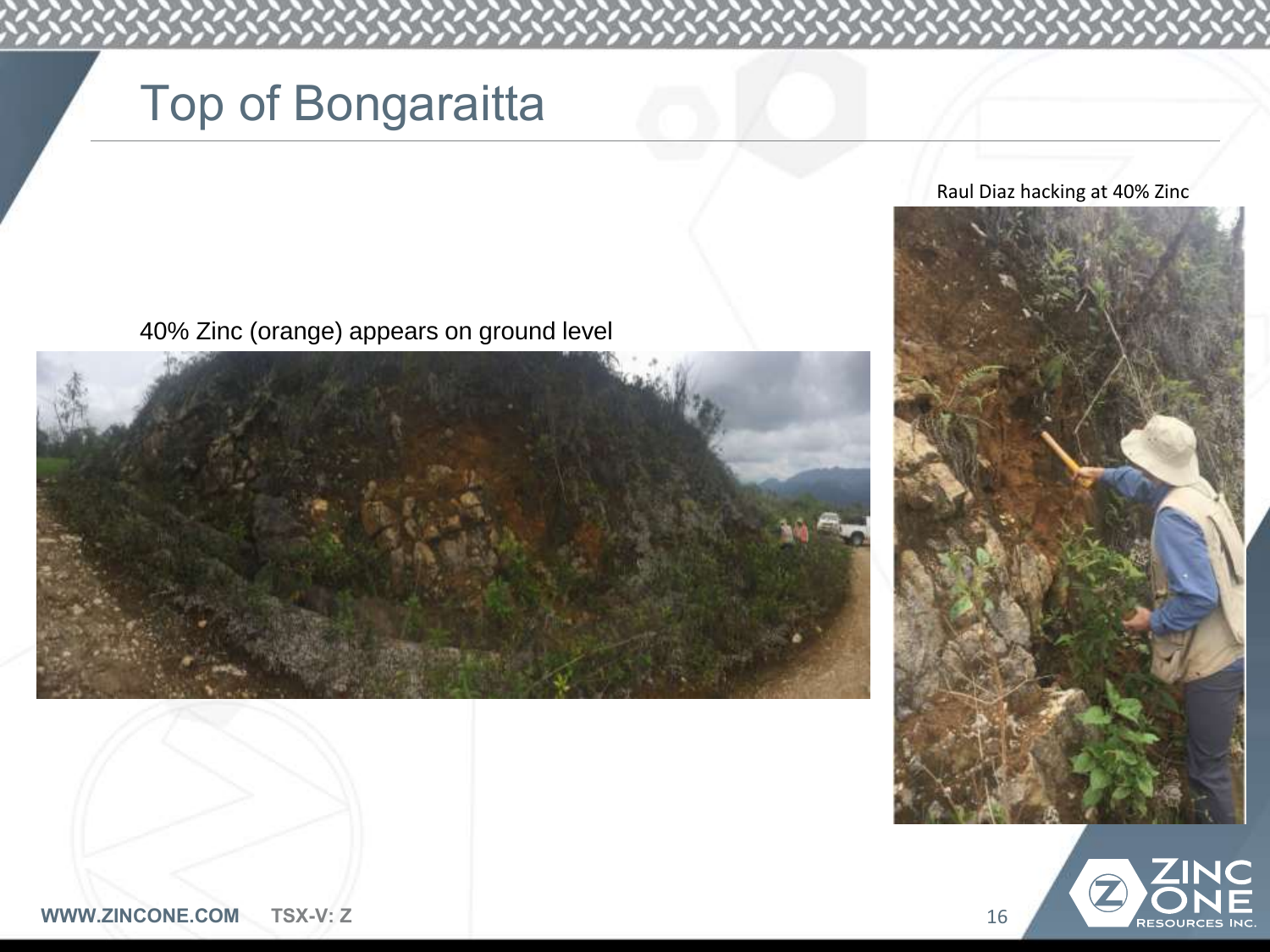# Photos from Bongara



From left to right: Bill Williams (CEO of Forrester), Jim Walchuck (President & CEO, Director of Zinc), Raul Diaz (consulting Geologist, Roger Gutiérrez (Sr.Geo.), Simon Desjardins (V.P Technical Services and Project Management)

**WWW.ZINCONE.COM TSX-V: Z** 17

#### Looking North towards Charlotte Bongara



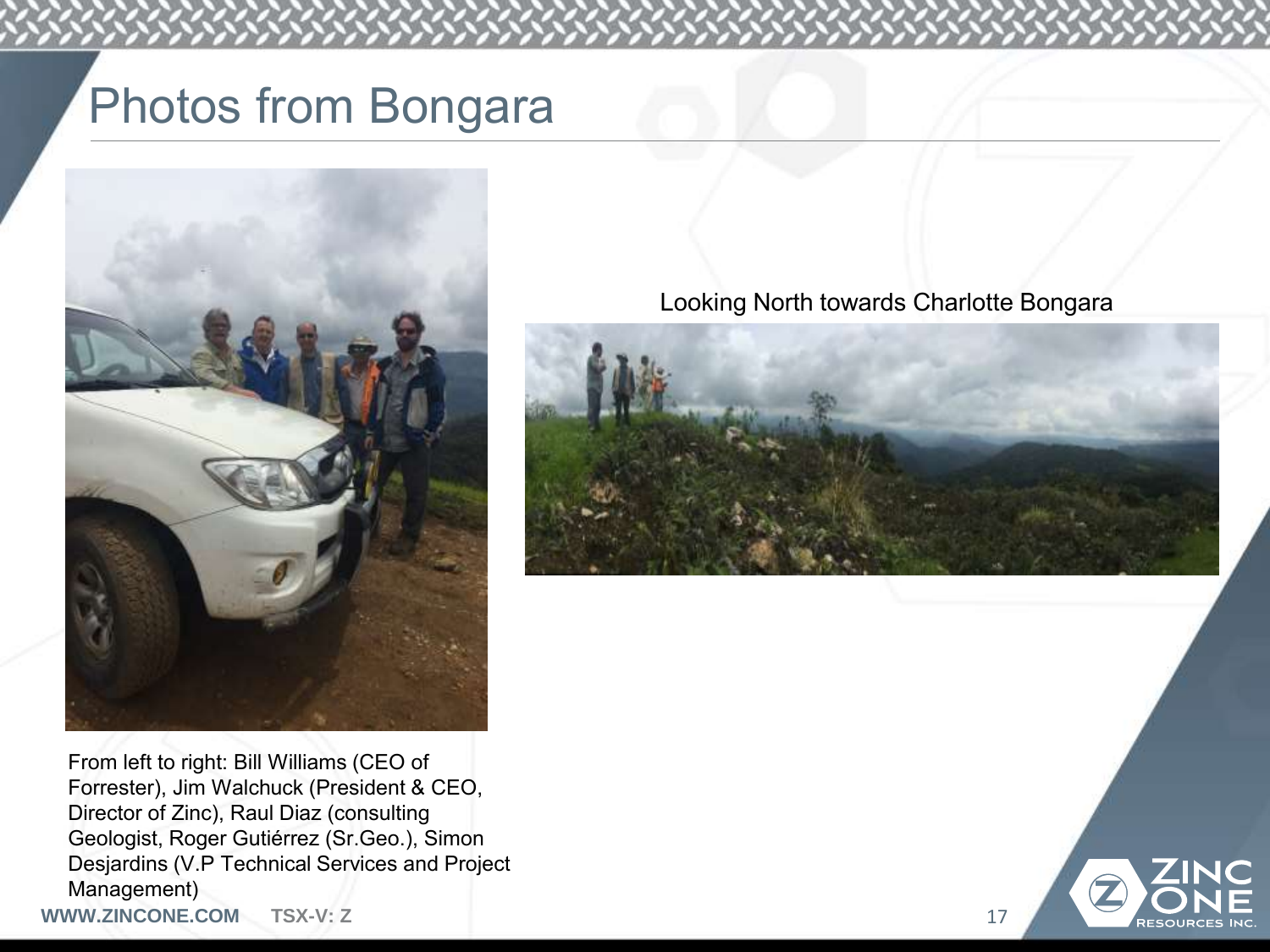# Zinc Inventories





Z

**RESOURCES INC**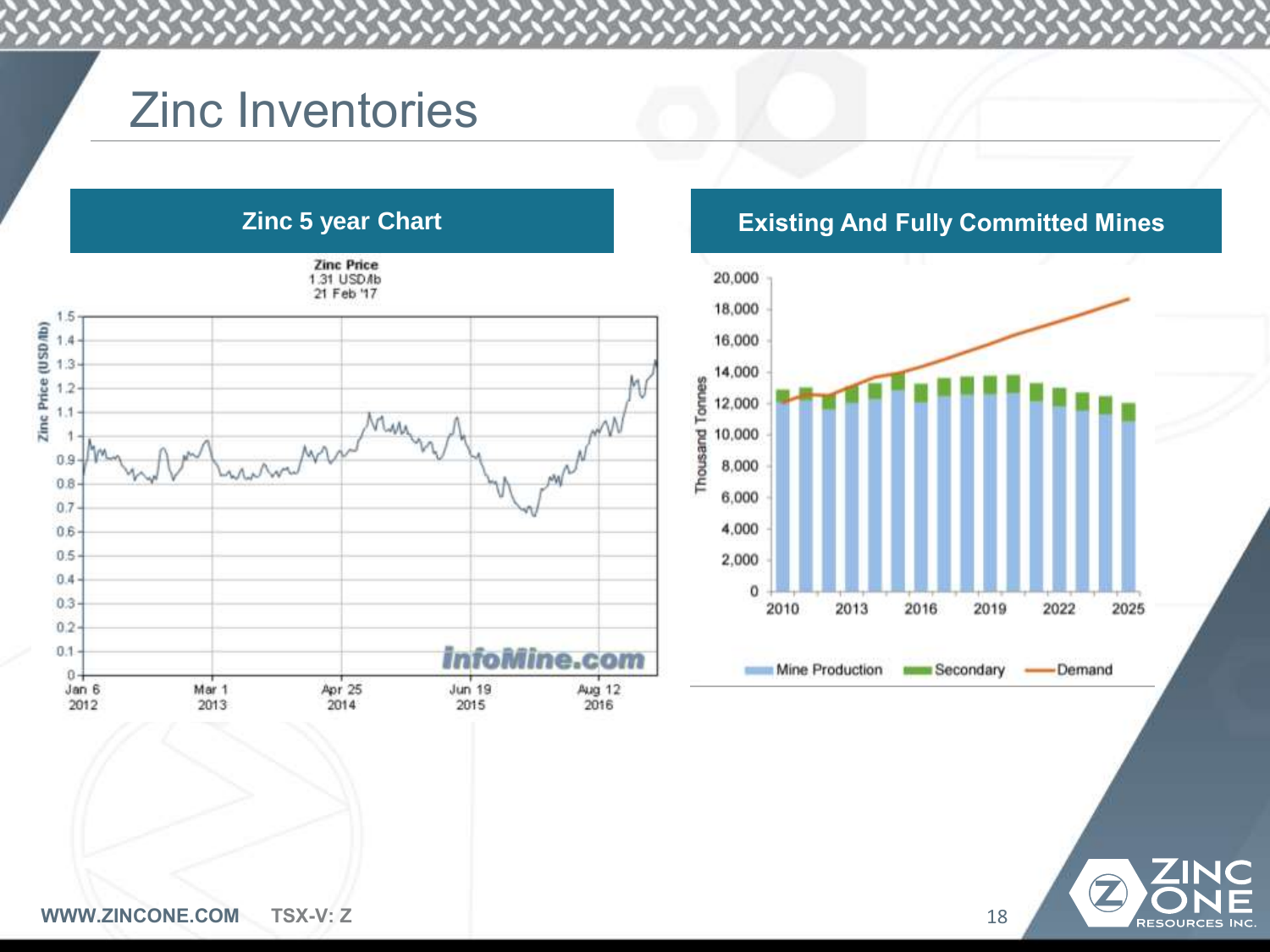# Mine Closures Versus New Supply

| Annual Production (in kt Zn)             |        |        |                          |        |        |         |         |         |          |
|------------------------------------------|--------|--------|--------------------------|--------|--------|---------|---------|---------|----------|
| Scheduled Major Mine Closures/Depletions | 2012A  | 2013A  | 2014A                    | 2015A  | 2016E  | 2017E   | 2018E   | 2019E   | 2020E    |
| Skorpion                                 | 159    | 140    | 130                      | 80     | 142    | 142     | 120     | 62      | 30       |
| Lisheen                                  | 172    | 148    | 133                      | 103    | 20     |         |         | ۰       | -        |
| Tara                                     | 166    | 167    | 150                      | 133    | 160    | 150     | 150     | 150     | 150      |
| <b>Brunswick</b>                         | 173    | 51     | $\overline{\phantom{0}}$ |        |        |         |         |         |          |
| Perseverance                             | 125    | 42     | ۰                        | -      |        |         |         | -       | ۰        |
| Century                                  | 515    | 488    | 466                      | 393    | 40     | ٠       | ۰       | ٠       | ٠        |
| Total                                    | 1,310  | 1,036  | 879                      | 709    | 362    | 292     | 270     | 212     | 180      |
| <b>Cumulative Deletions</b>              |        | (274)  | (431)                    | (601)  | (948)  | (1,018) | (1,040) | (1,098) | (1, 130) |
| <b>Total Chinese Production</b>          | 4,472  | 4,663  | 4,875                    | 4,767  | 5,200  | 5,435   | 5,681   | 5,936   | 6,206    |
| <b>Cumulative Additions</b>              |        | 191    | 403                      | 295    | 728    | 963     | 1,209   | 1,464   | 1,734    |
| Major Non-Chinese Zn Production Growth   |        |        |                          |        |        |         |         |         |          |
| Gamsberg                                 |        |        |                          |        |        |         |         | 100     | 200      |
| Dairi                                    |        |        |                          |        |        |         |         | 60      | 125      |
| <b>Dugald River</b>                      |        |        |                          | ۰      |        |         | 40      | 120     | 140      |
| <b>Total</b>                             | ۰      | ٠      | ٠                        | ٠      | ۰      | ٠       | 40      | 280     | 465      |
| <b>Cumulative Additions</b>              |        | ٠      |                          | ۳      |        |         | 40      | 280     | 465      |
| All other mines                          | 6,944  | 7,145  | 7,212                    | 7,608  | 7,379  | 7,944   | 8,099   | 8,298   | 8,308    |
| <b>Cumulative Additions (Deletions)</b>  |        | 201    | 268                      | 664    | 435    | 1,000   | 1,155   | 1,354   | 1,364    |
| <b>TOTAL</b>                             | 12,726 | 12,843 | 12,966                   | 13,084 | 12,941 | 13,671  | 14,090  | 14,726  | 15,159   |
| <b>Cumulative Additions (Deletions)</b>  |        | 118    | 241                      | 358    | 215    | 945     | 1,364   | 2,000   | 2,433    |

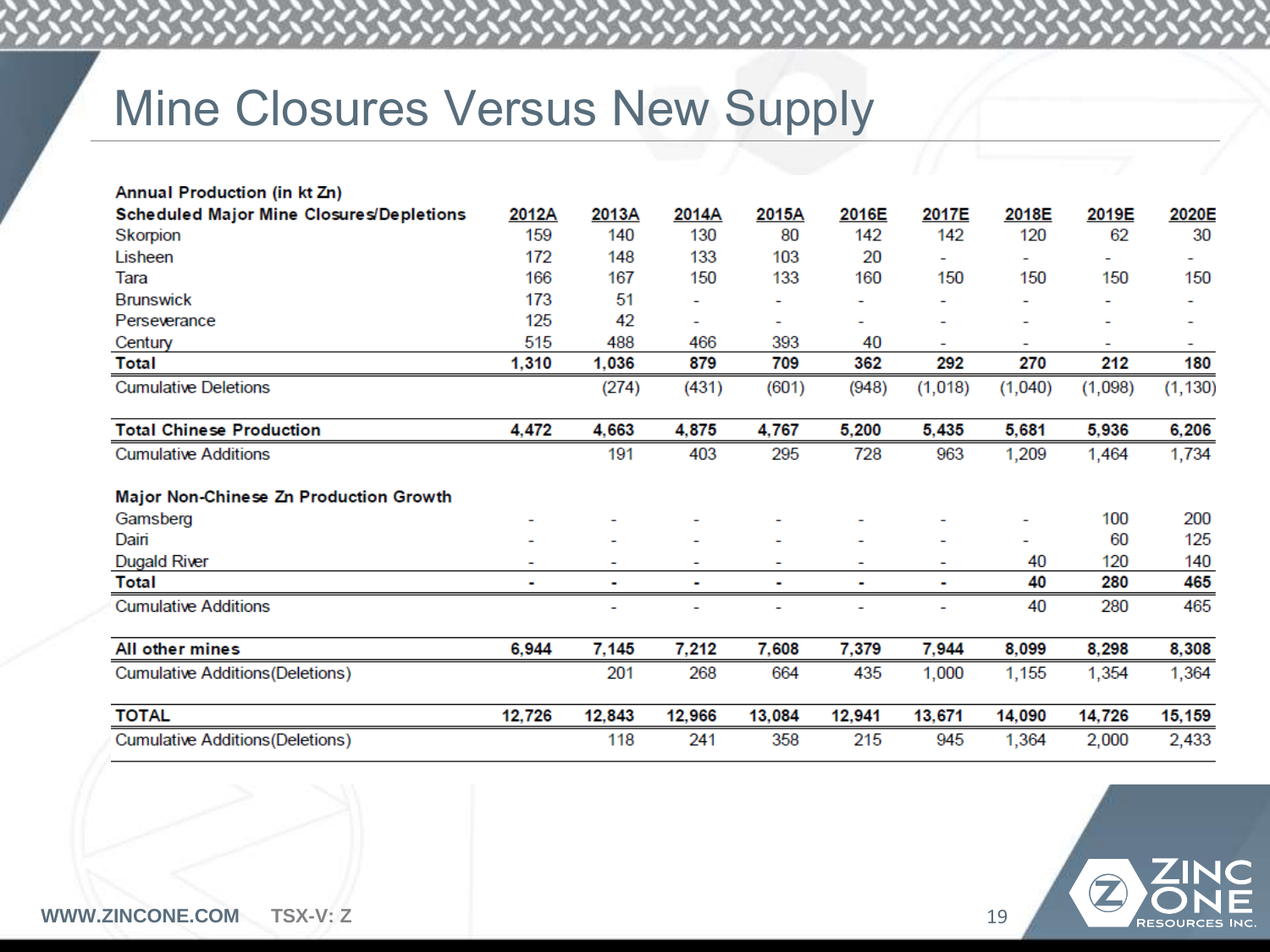# Directors And Management

**Jim Walchuck - President & CEO, Director -** Mr. Walchuck (BSc., PEng) is a mining professional with over 37 years of national and international experience in the minerals industry, including work in North America, Slovakia, the UK, Ghana, and Tanzania. Mr. Walchuck was the Manager Mining for Barrick at the Bulyanhulu Gold Mine in Tanzania from 1999 to 2002. There he oversaw the building of a multi-million-ounce, high-grade underground mine in 24 months and achieved over 2 million man-hours without a lost-time accident.

**Greg Crowe – Director -** Mr. Crowe is a professional geologist with more than 35 years of exploration, business and entrepreneurial experience throughout North America, Latin America, Africa and Southeast Asia. Since August 2016, Mr. Crowe has served as Chief Executive Officer, President and director of Silver One Resources Inc., a mineral exploration company with silver projects in the United States and Mexico.

**Barry Girling – Director -** Mr. Girling has been active in various aspects of mineral exploration since 1977. He couples his geological understanding with a B.Com. Finance degree (U.B.C. 1990) to provide consulting services to a number of TSX Venture Exchange companies. Since August 2016, Mr. Girling has served as a director of Silver One Resources Inc., a mineral exploration company with silver projects in the United States and Mexico. He has strong capital markets experience gained as a founder and director of Foundation Resources Inc.

#### **Gunther Roehlig – Director**

Mr. Roehlig has more than 15 years of experience in the financial and investment industry. In particular, Mr. Roehlig has experience in restructuring, managing and financing junior public companies.

### **Dr. Simon Desjardins Bio - V.P Technical Services and Project Management -**

Simon holds a PhD in Civil engineering and counts 25 years of experience in infrastructure management on mining and industrial projects. As a manager, he was responsible for project development at all study phases, environmental permitting, logistics and construction. Evolving from staff engineer, to project manager and VP technical services, Mr. Desjardins built a solid understanding of project execution.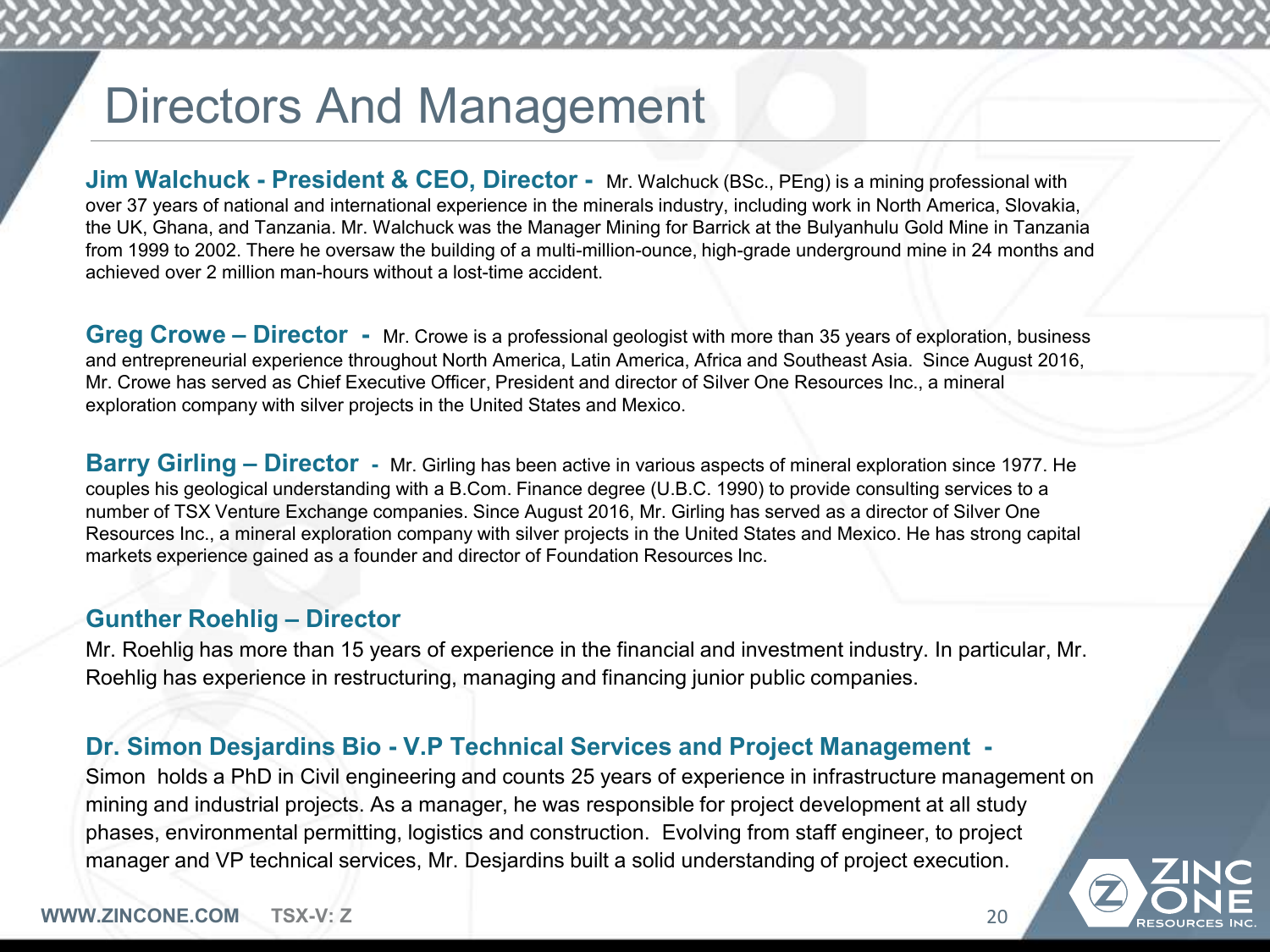# Share Structure

**Stock options:** 3,600,000

**Issued and Outstanding:** 56,775,241

**Fully Diluted:** 60,375,241